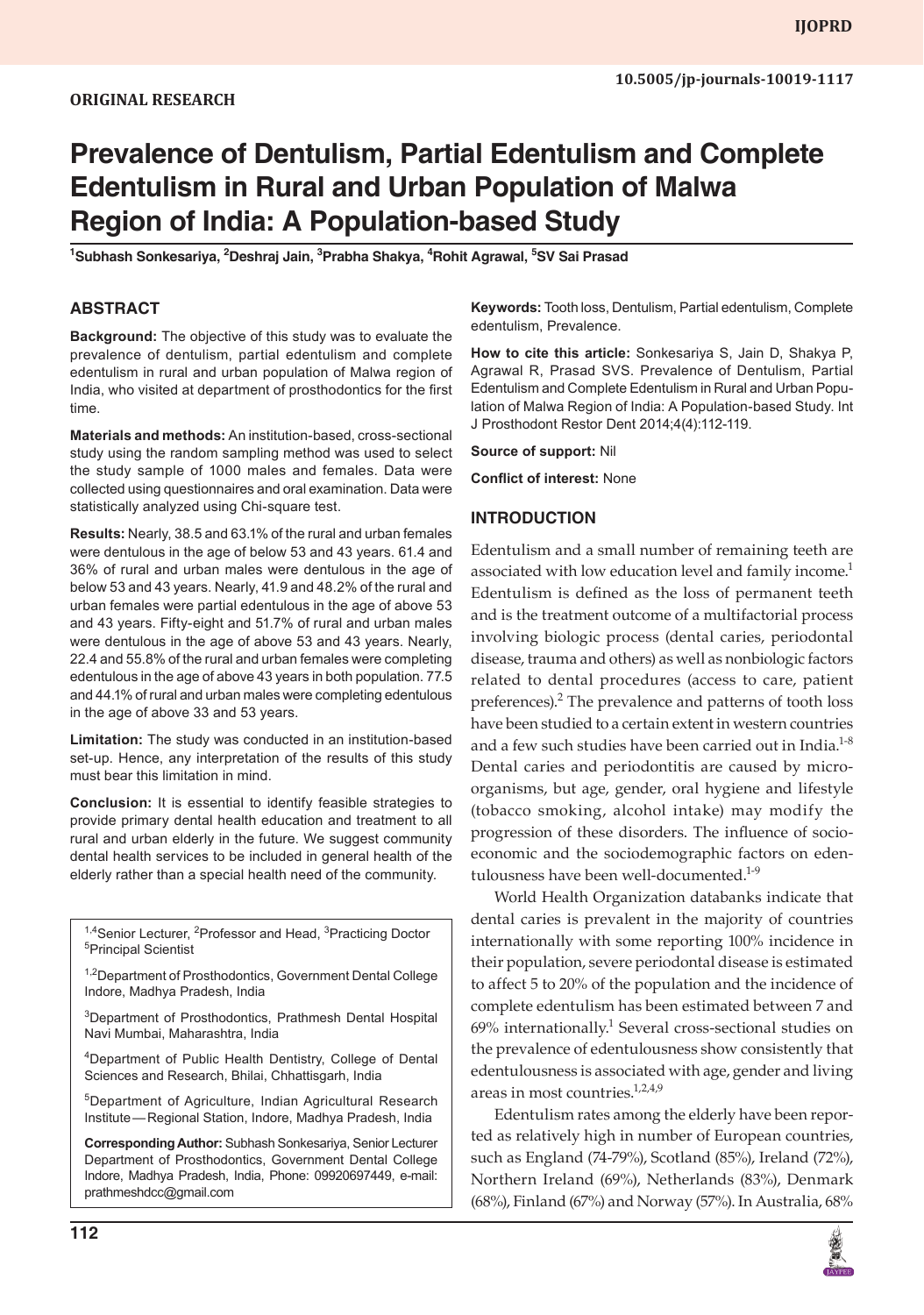of people aged 65 or more were edentulous. Edentulism is consistently shown to increase with age, with females having higher rates of edentulism than do males.<sup>4</sup>

We do not have any statistics of proportion of loss of teeth or percentage of the population of India who are dentulous, partial edentulous and completely edentulous, so this study was carried out in both rural and urban population of Malwa region of India.

## **AIMS AND OBJECTIVES**

The present study was conducted with the following aims and objectives.

• To evaluate the prevalence of dentulism, partial edentulism and complete edentulism in relation to age, gender, socioeconomic and sociodemographic factors.

## **MATERIALS AND METHODS**

The Malwa region occupies a plateau in western Madhya Pradesh and south-eastern Rajasthan (between 21º10′N 73º45′E and 25º10′N 79º14′E), with Gujarat in the west. The region includes the Madhya Pradesh districts of Agar, Dewas, Dhar, Indore, Jhabua, Mandsaur, Neemuch, Rajgarh, Ratlam, Shajapur, Ujjain, and parts of Guna and Sehore, and the Rajasthan districts of Jhalawar and parts of Banswara and Pratapgarh. The population of the Malwa region stood at 18.9 million in 2001, with a population density of a moderate 231/km<sup>2</sup>. The annual birth rate in the region registered 31.6 per 1000, and the death rate 10.3. The infant mortality rate reported at 93.8, slightly higher than the overall rate for the Madhya Pradesh state.

An institution-based, cross-sectional, descriptive, epidemiological study on randomly selected population to determine the prevalence of dentulous, partial edentulous and complete edentulous patients in relation to age, gender, socioeconomic and sociodemographic factors reporting to the Government Dental College, Indore (MP), for the first time was conducted. A total of 1000 subjects, who reported to Government Dental College and Hospital, Indore (MP), were selected. Ethical clearance was obtained prior to the survey from the Ethics Committee of Government Dental College and Hospital, Indore. The informed consent of each patient was taken prior to recording oral health. Subjects were selected on the basis of oral examination only, not by radiographic examination. The questionnaire was finally prepared and coded with the help of dental research council epidemiological unit. The criteria used for selection of subjects in the study were: (1) Individuals should be >13 years, (2) only permanent dentition was considered, (3) third molar was excluded in the study and (4) individuals selected in the appropriate age groups by random sampling.

# **Questionnaire Proforma**

A self-prepared questionnaire, which sought inquiries related to sociodemographic factors, which included name, age, gender, education, occupation, monthly income, reasons of edentulism (trauma, dental caries, periodontal disease, tobacco smoking, alcohol intake, diabetes, hypertension, heart failure) was prepared, but for the convenience we only included dental caries, trauma, periodontitis and others. Next part of the questionnaire elicited information regarding duration of edentulism and reasons of edentulism.

# **PROCEDURE FOR COLLECTION OF DATA**

The questionnaire was completed personally for each patient who agreed to participate in the study, in the form of an interview, which appeared like normal conversation to allow for introduction and exploration of ideas and probe more deeply. Following the completion of the interview, the patients signed at the end of the questionnaire to mark their consent.

## **STATISTICAL ANALYSIS**

The collected data were statistically analyzed. Descriptive statistics was applied and Pearson's Chi-square test was used to test variables. The collected data were analyzed statistically using the Chi-square test at the significance level of  $p < 0.05$ .

# **Chi-square Test**

It is a nonparametric test, used when data were expressed in frequency or proportion or percentages. Chi-square test is used to evaluate the statistical significance of differences in frequencies between subgroups. Chi-square checks the difference between observed and expected values. The formula used for Chi-square test is:

Where,

$$
\chi^2 = \frac{\Sigma (O - E)^2}{E}
$$

Where,

Σ —denotes summation

O—observed frequency

E—expected frequency

p-value denotes level of significance:

- p > 0.05, nonsignificant
- p < 0.05, significant

p < 0.01, highly significant (significant at 99% confidence level)

p < 0.001, very highly significant (significant at 99.9% confidence level).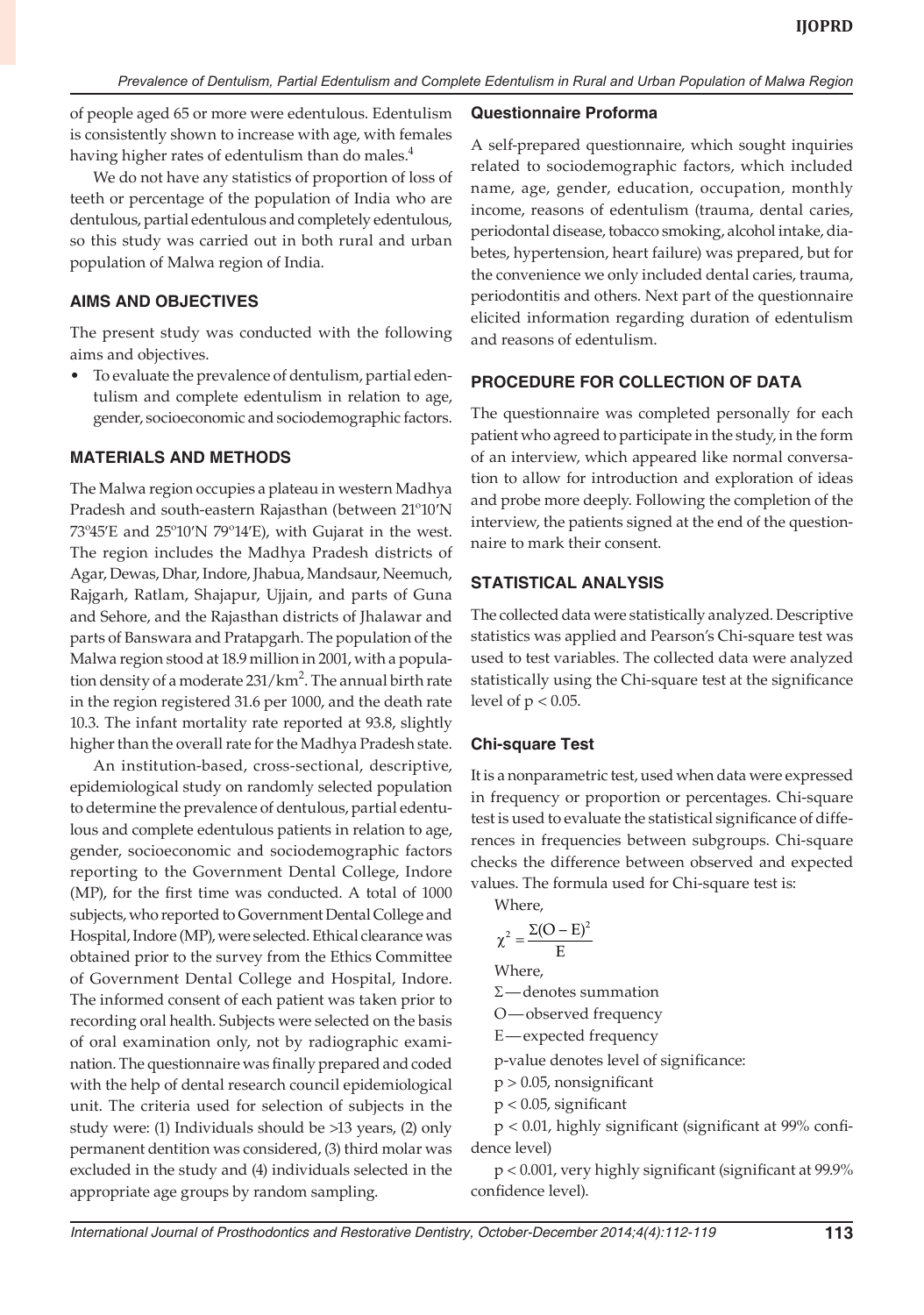# **RESULTS**

India is a country of more than one billion people comprising number of religions, casts and sociodemographic variances. It is practically difficult to conduct nationwide epidemiological studies on dentulism, partial edentulism and complete edentulism. There is also lack of broader epidemiological studies on prevalence of tooth loss. Scant and scattered data on edentulism are available in few rural and urban areas among Indian population.<sup>10-18</sup> The quality and design of studies varies considerably, therefore, it is difficult to make a direct comparison.

Out of 1000 subjects, 362 (36.2%) were from rural region and 638 (63.8%) were from urban region. Out of 512 male subjects, 224 (43.7%) were from rural and 288 (56.2%) were from urban region. Out of 488 female subjects, 138 (28.2%) were from rural and 350 (71.7%) were from urban region (Table 1).

In urban population, a significant difference  $(0.01)$ was observed for dentulous nature in between the female and male subjects as well as for different age groups (<0.05). According to the region, out of 179 female subjects, 49 subjects were from the rural region and 130 subjects were from the urban region. More females (130) were dentulous as compared to males (76) when subjects above 43 years, and subjects below 43 years in both females and males were dentulous. Among the subjects interviewed and examined, there were no dentulous subjects in both males and females in the age group of above 53 years (Table 1). Whereas, in rural population, a significant difference (<0.05) was observed for dentulous nature between the female and male subjects, and nonsignificant difference between the different age groups of 13 to 52 years. It was observed that more males (78) were dentulous as compared to females (49), and subjects below 53 years in both female and male were more dentulous. Among the subjects interviewed and examined, there were no dentulous subjects in both males and females in the age group of above 53 years. In total population, nonsignificant difference (at par) was observed between the female and males subjects for dentulous nature as well as in between different age groups. Among the subjects interviewed and examined, there were no dentulous subjects in both males and females in the age group of above 53 years.

In urban population, nonsignificant differences were observed for partial edentulous nature in between the female and male subjects as well as for different age groups. It was observed that subjects above 43 years in both female and male were partial edentulous. Female and male subjects, in urban population with partial edentulous, were more in the age group of 43 to 52 years and 53 to 62 years respectively. Among the subjects interviewed and examined, tooth problems were more in the age group of above 43 years compared to the subjects of below 43 years (Table 1). Whereas, in rural population, a signi ficant difference (<0.05) was observed for partial edentulous nature between the female and male subjects, and nonsignificant difference between the different age groups. It was observed that more males (108) were partial edentulous as compared to females (78), and subjects having above 53 years in both female and male were more partial edentulous. Among the subjects interviewed and examined, tooth problems were more in the age group of above 53 years and visiting the hospital in more percentage. In total population, nonsignificant difference (at par) was observed between the female and male subjects for partial edentulous nature as well as between different age groups. Among the subjects interviewed and examined, there were more partial edentulous subjects in both males and females in the age group of above 53 years. More percentage of partial edentulous subjects was observed in females in the age group of above 43 years, while above 53 years in male subjects.

In urban population, nonsignificant differences were observed for complete edentulous nature in between the female and male subjects as well as for different age groups. It was observed that subjects having above 43 years in females and above 53 years in males were more with complete edentulous (Table 1). Whereas, in rural population, a significant difference (<0.01) was observed for complete edentulous nature between the female and male subjects, and nonsignificant difference between the different age groups. It was observed that more males (77.5%) were complete edentulous as compared to females (22.4%), and subjects having above 33 years in male and above 43 years in females were complete edentulous. In total population, nonsignificant difference (at par) was observed between the female and male subjects for complete edentulous nature as well as between different age groups. Among the subjects interviewed and examined, there were more complete edentulous subjects above 33 years in males and above 43 years in females. Whereas, as a whole, subjects above 33 years (98.5%) in both the sex are complete edentulous.

In total population of dentulous subjects, significant (<0.01) differences were observed between urban and rural living conditions, while nonsignificant for different age groups. It was observed that more urban population was dentulous (206) as compared to rural (127), and subjects of below 53 years in both urban and rural were more dentulous. Among the subjects interviewed and examined, there were no dentulous subjects with above 53 years in both urban and rural conditions (Table 1).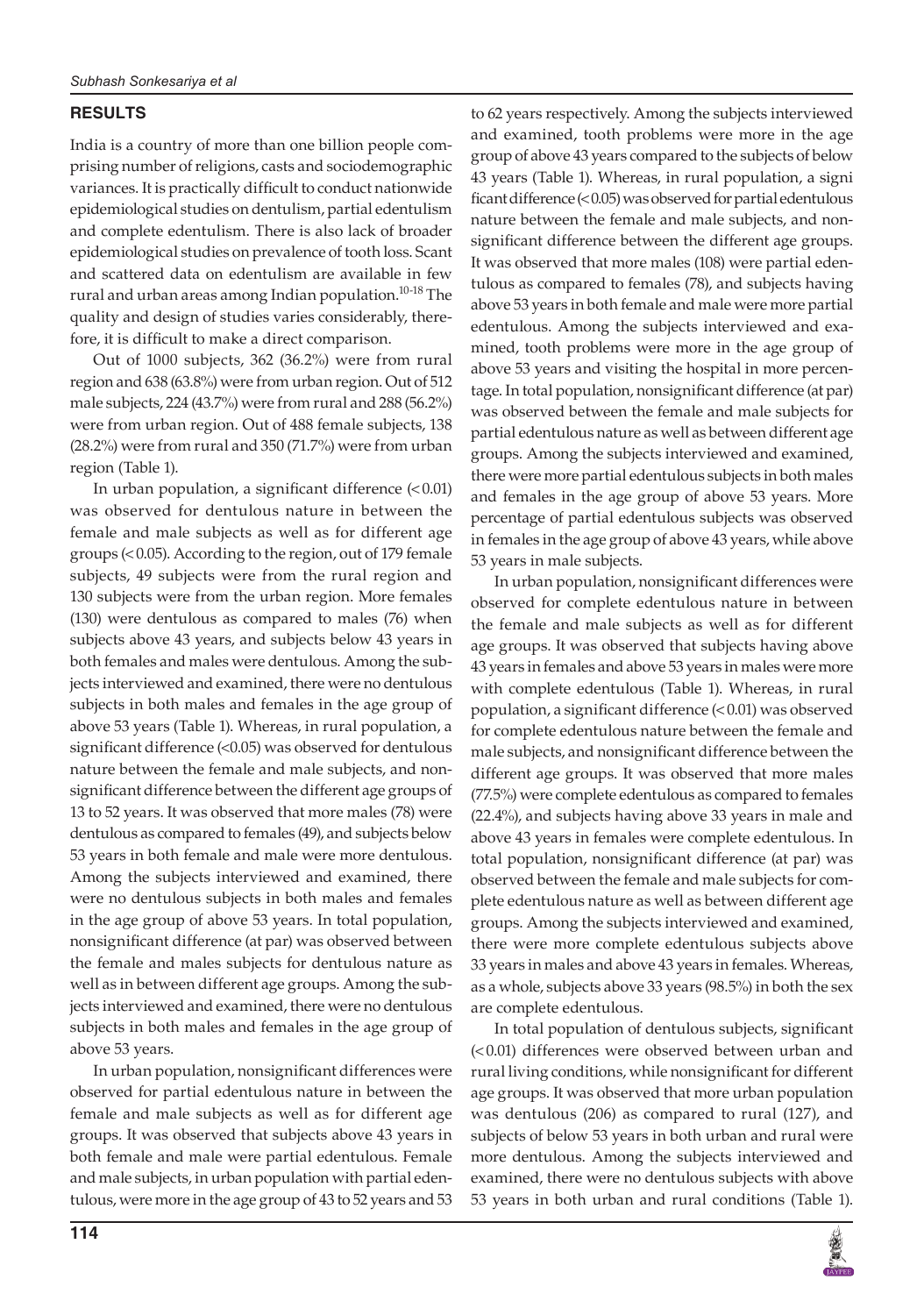|                                                                                                       |             |                                                                          |       |              | Table 1: Master chart                                                                 |              |              |              |       |                                         |                     |
|-------------------------------------------------------------------------------------------------------|-------------|--------------------------------------------------------------------------|-------|--------------|---------------------------------------------------------------------------------------|--------------|--------------|--------------|-------|-----------------------------------------|---------------------|
|                                                                                                       | Gender      |                                                                          |       |              |                                                                                       |              |              |              |       |                                         |                     |
|                                                                                                       | Male        |                                                                          |       | Female       |                                                                                       |              | <b>Total</b> |              |       | Chi-square                              |                     |
| Region                                                                                                | Count       |                                                                          | $\%$  | Count        |                                                                                       | $\%$         | Count        |              | $\%$  | value                                   | p-value             |
| Rural                                                                                                 | 224         |                                                                          | 43.7  | 138          |                                                                                       | 28.2         | 362          |              | 36.2  | Age:                                    |                     |
| Urban                                                                                                 | 288         |                                                                          | 56.2  | 350          |                                                                                       | 71.7         | 638          |              | 63.8  | Rural = $22.5$<br>Urban = $12.9$        | <b>NS</b><br>< 0.05 |
| Total                                                                                                 | 512         |                                                                          | 51.2  | 488          |                                                                                       | 48.8         | 1000         |              | 100   | Total = $6.38$                          | > 0.01              |
| Male vs female - rural = $19.9 \le 0.01$ , urban = $5.8 \le 0.05$ , total = 0.53 NS<br>Male<br>Female |             |                                                                          |       |              |                                                                                       |              |              |              |       |                                         |                     |
|                                                                                                       |             |                                                                          |       |              |                                                                                       |              |              |              |       |                                         |                     |
| Age groups                                                                                            | Rural       |                                                                          | Urban | <b>Total</b> | Dentulous subjects                                                                    | Rural        |              | Urban        | Total |                                         |                     |
| 13-22                                                                                                 | 19          |                                                                          | 24    | 43           |                                                                                       | 12           | 34           |              | 46    | Age:                                    |                     |
| 23-32                                                                                                 | 22          |                                                                          | 19    | 41           |                                                                                       | 16           | 37           |              | 53    | Rural = $7.4$                           | > 0.05              |
| 33-42                                                                                                 | 21          |                                                                          | 20    | 41           |                                                                                       | 10           | 34           |              | 44    | Urban = $14.9$                          | < 0.05              |
| 43-52                                                                                                 | 16          |                                                                          | 13    | 29           |                                                                                       | 11           | 25           |              | 36    | Total = $2.49$                          | > 0.05              |
| 53-62                                                                                                 | 0           |                                                                          | 0     | $\mathsf 0$  |                                                                                       | 0            | $\mathbf 0$  |              | 0     |                                         |                     |
| >63                                                                                                   | 0           |                                                                          | 0     | $\mathbf 0$  |                                                                                       | 0            | 0            |              | 0     |                                         |                     |
| Total                                                                                                 | 78          |                                                                          | 76    | 154          |                                                                                       | 49           |              | 130          | 179   |                                         |                     |
|                                                                                                       |             |                                                                          |       |              | Male vs female - rural = $6.2 \le 0.05$ , urban = $13.6 \le 0.01$ , total = 1.73 NS   |              |              |              |       |                                         |                     |
|                                                                                                       |             |                                                                          |       |              | Partial edentulous subjects                                                           |              |              |              |       |                                         |                     |
| 13-22                                                                                                 | 17          |                                                                          | 20    | 37           |                                                                                       | 11           | 16           |              | 27    | Age:                                    |                     |
| 23-32                                                                                                 | 10          |                                                                          | 24    | 34           |                                                                                       | 6            | 15           |              | 21    | $Rural = 0.49$                          | > 0.05              |
| 33-42                                                                                                 | 15          |                                                                          | 16    | 31           |                                                                                       | 10           | 15           |              | 25    | Urban = $6.1$                           | > 0.05              |
| 43-52                                                                                                 | 6           |                                                                          | 25    | 31           |                                                                                       | 5            | 36           |              | 41    | Total = $6.56$                          | > 0.05              |
| 53-62                                                                                                 | 37          |                                                                          | 34    | 71           |                                                                                       | 27           | 24           |              | 51    |                                         |                     |
| >63                                                                                                   | 23          |                                                                          | 25    | 48           |                                                                                       | 19           | 28           |              | 47    |                                         |                     |
| Total                                                                                                 | 108         |                                                                          | 144   | 252          |                                                                                       | 78           |              | 134          | 212   |                                         |                     |
|                                                                                                       |             |                                                                          |       |              | Male vs female - rural = $4.5 < 0.05$ , urban = $0.29 > 0.05$ , total = $3.29 > 0.05$ |              |              |              |       |                                         |                     |
|                                                                                                       |             |                                                                          |       |              | Complete edentulous subjects                                                          |              |              |              |       |                                         |                     |
| 13-22                                                                                                 | 0           |                                                                          | 0     | 0            |                                                                                       | 0            | $\pmb{0}$    |              | 0     | Age:                                    |                     |
| 23-32                                                                                                 | 2           |                                                                          | 1     | 3            |                                                                                       | 0            | 0            |              | 0     | Rural = $3.32$                          | > 0.05              |
| 33-42                                                                                                 | 11          |                                                                          | 1     | 12           |                                                                                       | $\mathbf{1}$ | 2            |              | 3     | Urban = $3.36$ > 0.05<br>Total = $8.51$ | > 0.05              |
| 43-52                                                                                                 | 8           |                                                                          | 8     | 16           |                                                                                       | 2            | 17           |              | 19    |                                         |                     |
| 53-62                                                                                                 | 9           |                                                                          | 30    | 39           |                                                                                       | 4            | 32           |              | 36    |                                         |                     |
| >63                                                                                                   | 8           |                                                                          | 28    | 36           |                                                                                       | 4            | 35           |              | 39    |                                         |                     |
| Total                                                                                                 | 38          |                                                                          | 68    | 106          |                                                                                       | 11           | 86           |              | 97    |                                         |                     |
|                                                                                                       |             |                                                                          |       |              | Male vs female - rural = 13.8 < 0.05, urban = 0.32 > 0.05, total = 3.29 > 0.05        |              |              |              |       |                                         |                     |
|                                                                                                       |             |                                                                          |       |              | Relation of subjects age group with their living condition                            |              |              |              |       |                                         |                     |
|                                                                                                       |             | Complete edentulous<br>Dentulous subjects<br>Partial edentulous subjects |       |              |                                                                                       |              |              |              |       |                                         |                     |
|                                                                                                       | Rural       |                                                                          | Urban | Rural        |                                                                                       | Urban        | Rural        | subjects     | Urban |                                         |                     |
| 13-22                                                                                                 | 31          |                                                                          | 58    | 26           |                                                                                       | 36           | 0            |              | 0     | Age:                                    |                     |
| 23-32                                                                                                 | 38          |                                                                          | 56    | 16           |                                                                                       | 39           | $\sqrt{2}$   |              | 1     | $D = 1.04$                              | > 0.05              |
| 33-42                                                                                                 | 31          |                                                                          | 54    | 25           |                                                                                       | 31           | 12           |              | 3     | $PE = 30.5$                             | < 0.01              |
| 43-52                                                                                                 | 27          |                                                                          | 38    | 11           |                                                                                       | 61           | 10           |              | 25    | $CE = 33.5$                             | < 0.01              |
| 53-62                                                                                                 | 0           |                                                                          | 0     | 64           |                                                                                       | 58           | 13           |              | 62    |                                         |                     |
| >63                                                                                                   | 0           |                                                                          | 0     | 42           |                                                                                       | 53           | 12           |              | 63    |                                         |                     |
| Total                                                                                                 | 127         |                                                                          | 206   | 186          |                                                                                       | 278          | 49           |              | 154   |                                         |                     |
|                                                                                                       |             |                                                                          |       |              | Rural vs urban: D = 18.3 < 0.01, PE = 17.8 < 0.01, CE = 53.8 < 0.01                   |              |              |              |       |                                         |                     |
| Relation of subjects living condition with sex                                                        |             |                                                                          |       |              |                                                                                       |              |              |              |       |                                         |                     |
|                                                                                                       |             | Rural                                                                    |       |              | Urban                                                                                 |              |              | <b>Total</b> |       |                                         |                     |
| Sex                                                                                                   | D           | PE                                                                       | СE    | D            | PE                                                                                    | $C\!E$       | D            | PE           | СE    |                                         |                     |
| Male                                                                                                  | 78          | 108                                                                      | 38    | 76           | 144                                                                                   | 68           | 154          | 252          | 106   | 77.1                                    | < 0.01              |
| Female                                                                                                | 49          | 78                                                                       | 11    | 130          | 134                                                                                   | 86           | 179          | 212          | 97    | 35.8                                    | < 0.01              |
| Total                                                                                                 | 127         | 186                                                                      | 49    | 206          | 278                                                                                   | 154          | 333          | 464          | 203   | 101.4                                   | 0.01                |
| Chi-square                                                                                            | 6.26 < 0.05 |                                                                          |       | 10.7 < 0.01  |                                                                                       |              | 5.15 < 0.05  |              |       |                                         |                     |
|                                                                                                       |             |                                                                          |       |              |                                                                                       |              |              |              |       |                                         |                     |

NS: Not significant; D: Dentulous; PE: Partial edentulous; CE: Complete edentulous

*International Journal of Prosthodontics and Restorative Dentistry, October-December 2014;4(4):112-119* **115**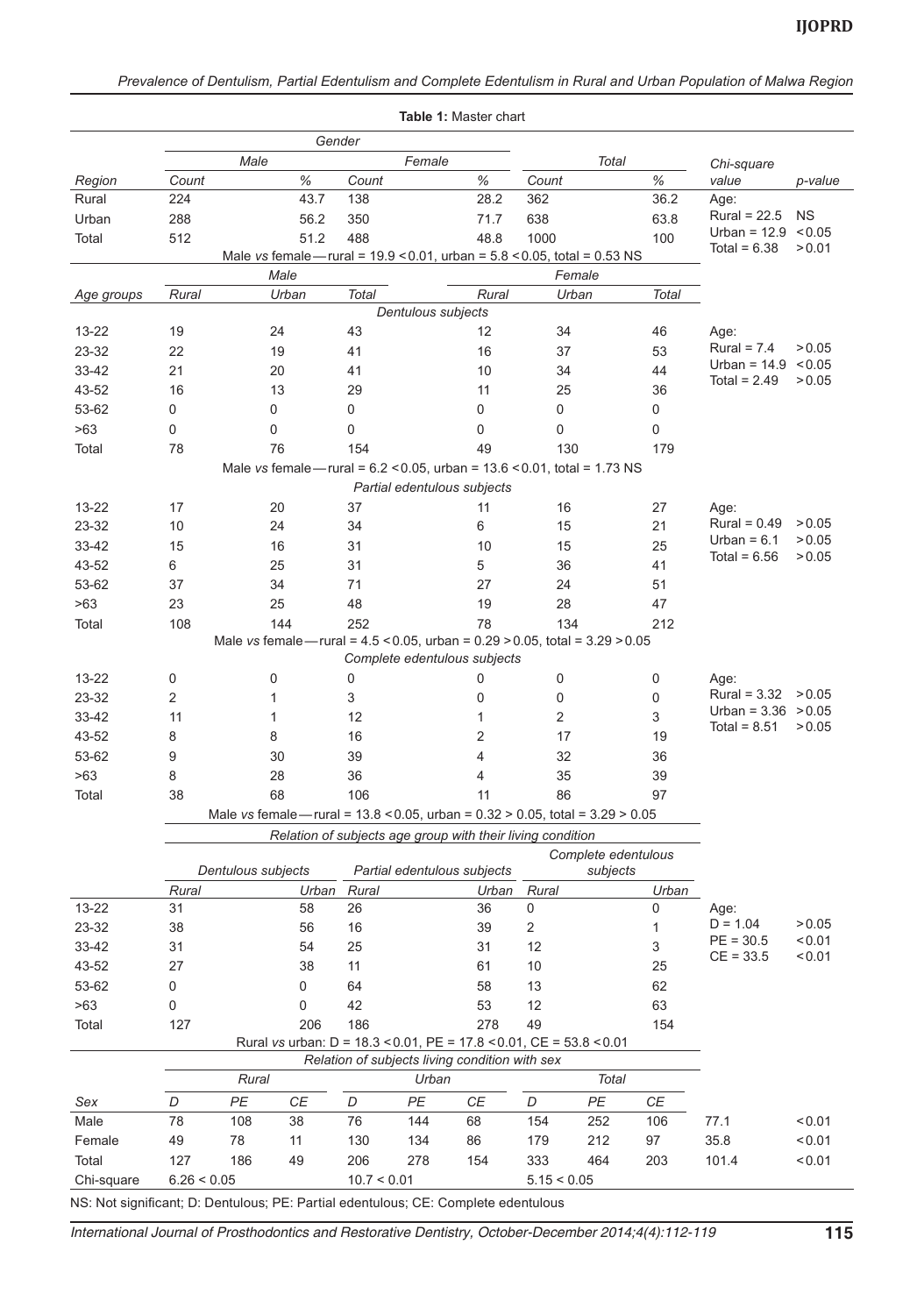Whereas, in partial edentulous subjects, significant differences (<0.01) were observed for partial edentulous nature between the urban and rural subjects as well as between the different age groups. It was observed that urban population were more partial edentulous (278) as compared to rural (186), and subjects of above 43 and 53 years in urban and rural population showed more partial edentulous respectively. Among the subjects interviewed and examined, there were more partial edentulous subjects (46.8%) with above 53 years of age. In complete edentulous subjects, significant differences (< 0.01) were observed between the urban and rural subjects as well as between different age groups. In urban population, subjects having above 43 years (97.4%) were completing edentulous, while above 33 years (95.9%) has showed complete edentulous nature in rural population. Among the subjects interviewed and examined, there were more complete edentulous subjects (73.9%) in total population with above 53 years of age.

In total population of edentulous subjects, significant differences were observed for edentulous nature  $\approx$  0.01) as well as between different sex groups  $\approx$  0.05). More partial edentulous subjects (46.4%) were observed compared to dentulous (33.3%) and complete edentulous (20.3%) subjects (Table 1). The dentulous nature in the subjects were more in females (53.8%) as compared to males (46.2%), while partial and complete edentulism is more in males (54.3 and 52.2%) compared to females (45.7 and 47.8%) respectively. In urban population of edentulous subjects, significant differences (<0.01) were

| Table 2: Socioeconomic status and etiology of edentulism |  |
|----------------------------------------------------------|--|
|----------------------------------------------------------|--|

| Frequency of etiology causing edentulism |                 |            |  |  |  |  |
|------------------------------------------|-----------------|------------|--|--|--|--|
| Etiological factors                      | No. of patients | Percentage |  |  |  |  |
| Decay                                    | 719             | 71.9       |  |  |  |  |
| Periodontal disease                      | 275             | 27.5       |  |  |  |  |
| Trauma                                   | 5               | 5          |  |  |  |  |
| Others                                   | 1               | 1          |  |  |  |  |
| Oral hygiene status                      |                 |            |  |  |  |  |
| Good                                     | 197             | 19.7       |  |  |  |  |
| Fair                                     | 510             | 51.0       |  |  |  |  |
| Poor                                     | 293             | 29.3       |  |  |  |  |
| Socioeconomic status of patients         |                 |            |  |  |  |  |
| Occupation                               |                 |            |  |  |  |  |
| Employed                                 | 463             | 46.3       |  |  |  |  |
| Unemployed                               | 537             | 53.7       |  |  |  |  |
| Monthly family income                    |                 |            |  |  |  |  |
| High                                     | 232             | 23.2       |  |  |  |  |
| Medium                                   | 587             | 58.7       |  |  |  |  |
| Low                                      | 181             | 18.1       |  |  |  |  |
| Education                                |                 |            |  |  |  |  |
| <b>Illiterate</b>                        | 207             | 20.7       |  |  |  |  |
| Basic                                    | 547             | 54.7       |  |  |  |  |
| Secondary                                | 246             | 24.6       |  |  |  |  |

observed for edentulous nature as well as between different gender. More partial edentulous subjects (43.6%) were observed as compared to dentulous (32.3%) and complete edentulous (24.1%) subjects. The dentulous and complete edentulous nature in the subjects were more in females (63.1 and 55.8%) as compared to males (36.9 and 44.4%) respectively, and partial edentulous is at par in both the sexes. In rural population of edentulous subjects, significant differences (<0.01 and <0.05) were observed for edentulous nature as well as between different gender. More partial edentulous subjects (51.4%) were observed as compared to dentulous (35.1%) and complete edentulous (13.5%) subjects. It was observed that the dentulous, partial and complete edentulous nature in the subjects were more in males (61.4, 58.1 and 77.6%) as compared to females (38.6, 41.9 and 13.5%) respectively.

As shown in Table 2, it was also observed that decay (71.9%) was the most common cause of tooth loss in the study population. In addition, based on the oral hygiene status, 510 patients (51%) belonged to the fair group, 293 patients (29.3%) belonged to the poor group and 197 patients (19.7%) belonged to the good group. It was also observed that decay (71.9%) was the most common cause of tooth loss in the study population, as indicated in Table 2. Out of 1000 subjects, 537 patients (53.7%) were unemployed and 463 patients (46.3%) were employed. Based on the monthly family income, 587 patients (58.7%) belonged to the medium-income group, 232 patients (23.2%) belonged to the high-income group and 181 patients (18.1%) belonged to the low-income group. Distribution based on educational status indicated that 547 patients (54.7%) belonged to the basic group, 246 patients (24.6%) belonged to the secondary group, and only 207 patients (20.7%) belonged to the illiterate group.

#### **DISCUSSION**

This study is the first one that has evaluated the relationship between age, tooth loss and the frequency of edentulism at Department of Prosthodontics, Government Dental College and Hospital, Indore, India. There are many variables affecting the quality-of-life out of which tooth loss is one of the premier factors. The loss of one or more teeth can have profound effects on an individual's oral health and quality-of-life.19

Teeth are required for mastication, phonetics, structural balance and for the comfort of an individual. With the loss of teeth, the above factions are impaired resulting in physical and physiological, psychological trauma to the individual. Further edentulism leads to a deep impact on the quality of life and on physiological and general health status of an individual.<sup>19,20</sup> Loose teeth, edentulism or ill-fitting dentures may preclude eating

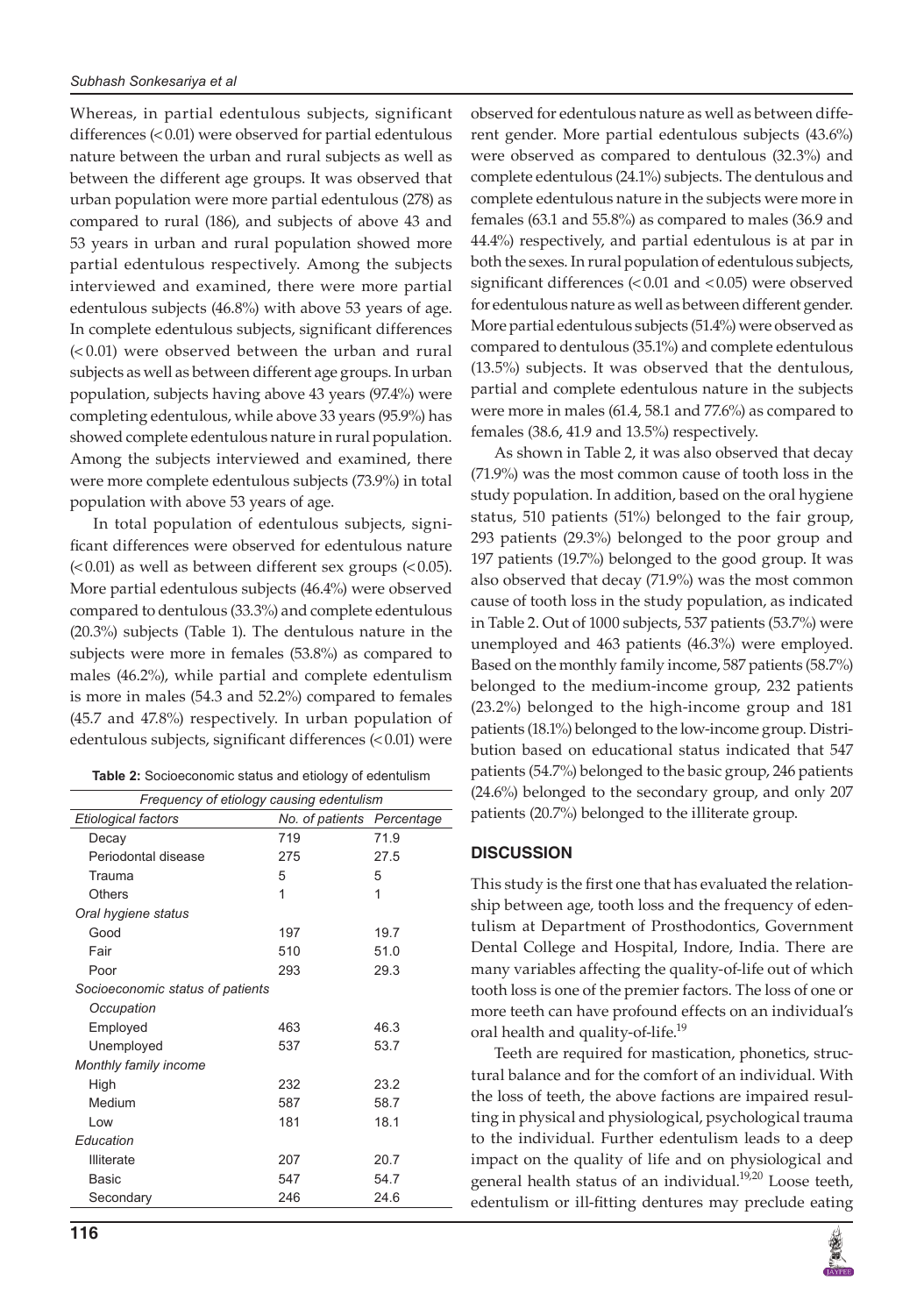favorite foods as well as limit intake of favorite foods. Poor oral health and loss of teeth not only affect dietary intake and nutrition status but also compromise general health of the patient.<sup>21-23</sup>

The foremost factors, age and tooth loss both have their variable effects on different age groups affecting the quality-of-life. For an example, in case of infants and small children, tooth loss hampers speech and sucking while in teenagers, esthetics is of major concern, which affects the quality-of-life while performing day-to-day tasks. In addition, along with teeth, several other factors affect the oral health related quality-of-life, the most important among which is personal habit, which includes tobacco usage both in smoking and nonsmoking forms and also alcohol consumption.

According to gender, 512 subjects were males and 488 subjects were females. This tendency for more number of male than female subjects is consistent with some studies, $24$  but not with others.<sup>1,2,7,8</sup> Suominen-Taipale et al concluded that in 1978 edentulism was found to be more in females than males; but in 1997, the difference between sexes had almost disappeared.<sup>2</sup> The reason can be attributed to the fact that females were dependent upon the male members of the family to take them for treatment.<sup>8</sup> Males were not dependent upon any one and they can easily come for treatment.

According to the region, out of 512 male subjects, 224 subjects were from the rural region and 288 subjects were from the urban region. The reasons could be attributed to the fact that there is no healthcare system in rural areas with the dentist population ratio of about 1:200,000. Only 25% community health centers are having posting of dental surgeons, but have inadequate instruments, equipments and dental materials so they were dependent upon nearby dental colleges for dental treatment. According to the region, out of 488 female subjects, 138 subjects were from the rural region and 350 subjects were from the urban region. This could be because women in the urban region had a better health seeking behavior and were more conscious of their appearance.<sup>8</sup> Ronald Ettinger and Annette found that people living in urban population (52%) were least likely to be edentulous than rural population (48%).<sup>25,26</sup> More females of urban region (130) were dentulous as compared to males (76), and subjects having below 43 years in both female and male were more dentulous.<sup>27</sup> Whereas, in rural population, more males (78) were dentulous as compared to females (49), and subjects having below 53 years in both female and male were more dentulous.<sup>28</sup>

Various studies indicated a strong association between age and sex of the patient to edentulism. $29-31$ Nonetheless, contradictory studies refuted positive association between these studied characteristics and partial edentulism.<sup>32-34</sup> Hence, this study has attempted to elucidate such an association. It was observed that a majority of the study population comprised partially edentulous male patients (54.3%) with the peak of the prevalence rate being observed in the age of above 34 years. This study also noted because females were more concern about their oral hygiene and they preferred conservative treatment rather than extraction.<sup>35</sup>

In urban population, complete edentulous female and male subjects were more in the age group of above 52 years and above 43 years respectively, because females were more concern about their oral hygiene and they preferred conservative treatment rather than extraction.<sup>35</sup> Whereas, in rural population, more males (77.6%) were complete edentulous as compared to females (22.4%) subjects having above 33 years in male and above 43 years.<sup>36</sup>

It was observed that more than half of the study population belonged to the medium income group, onefourth of the patients belonged to the high income group and less than one-fourth of the patients belonged to the low income group. Only a small number of patients that approached the outpatient department for treatment belonged to the illiterate group and the majority belonged to the basic education group. It was determined that socioeconomic status is negatively associated with edentulism, with those in lower levels exhibiting higher risks of becoming edentulous.37,38 Although, patients belonging to the illiteracy group have more number of missing teeth compared to the other groups, these people belong to socially disadvantaged groups in the society with lack of awareness and financial constraints being the main reason for their neglect. Majority of our study population belonged to the higher education group. This may be attributed to higher levels of income and awareness due to the media and peer group influence. Studies also indicate that patients belonging to the basic educational and low-income levels avail of the resources at the public oral health centers. In addition, it was observed that patients belonging to the higher-income levels approached private oral health clinicians.<sup>36,39</sup> This explains the reducing number of highly educated people approaching the OPD. Another important observation was that a majority of the study population resided in urban areas. People living in developing countries, especially those living in rural areas, have less access to dental care services when compared to their urban dwelling counterparts. $40$ 

In regards to oral hygiene status, a majority of the individuals (54.35%) belonged to the fair group. Edentulous patients tend to have more plaque, suggesting a poorer oral health status.<sup>40</sup> This could be a direct reflection of low interest in oral healthcare causing subsequent total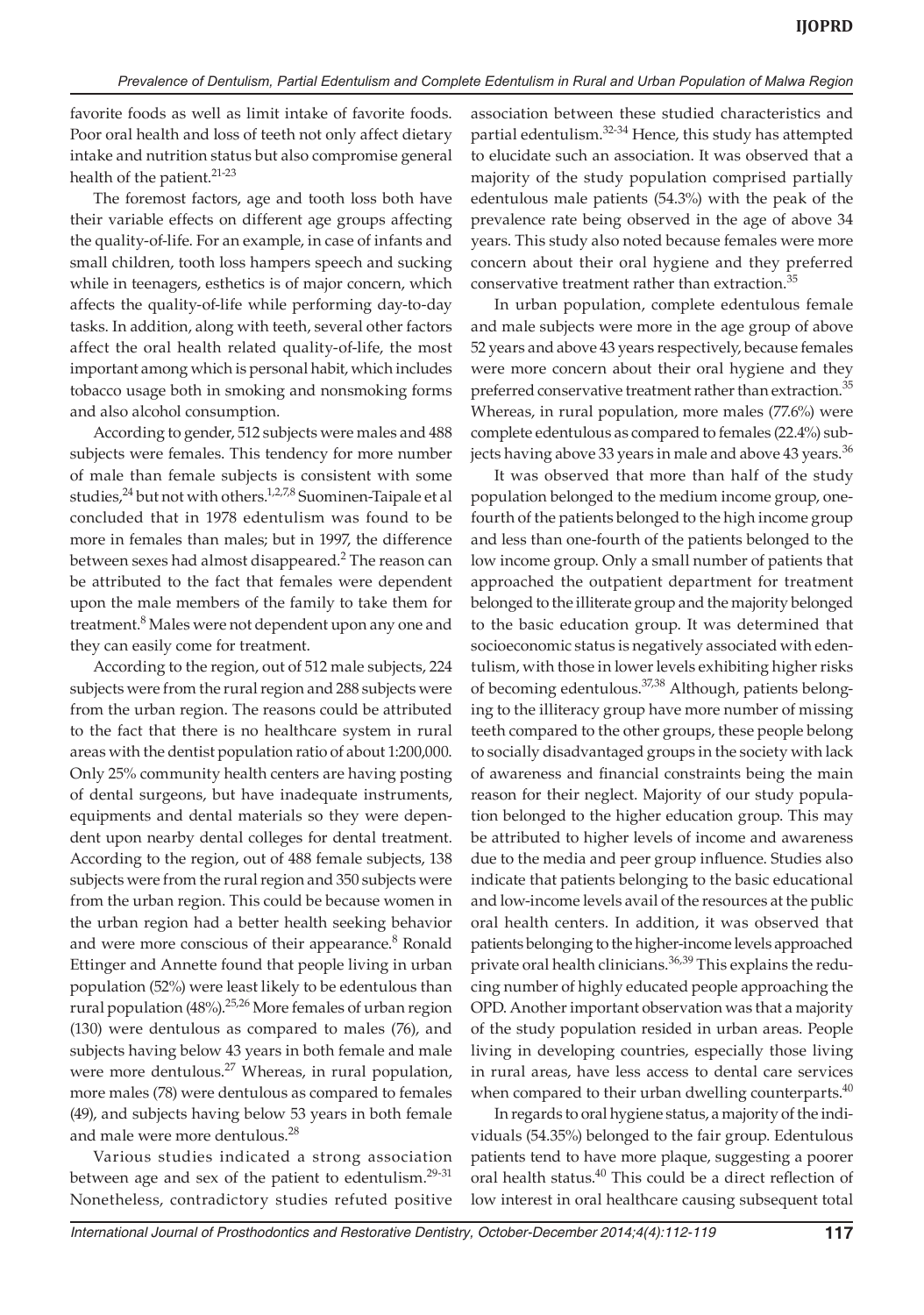tooth loss. Dental caries and periodontal disease are the two main risk factors for partial tooth  $loss.<sup>40</sup>$  This study noted majority of the teeth lost to be molars which was in accordance with another study conducted by Broadbent et al, $41$  since the caries experience was greatest in the molar teeth. The highest incidence of caries was noted in the mandibular first molar teeth, $41$  since mandibular first molars are the first permanent teeth to erupt in the oral cavity.

#### **LIMITATIONS**

The study was conducted in an institution-based setup. This might bias the study results, as the selected sample is not representative of the state population. Hence, any interpretation of the results of this study must bear this limitation in mind.

#### **CONCLUSION**

Age, gender and tooth loss are associated with each other, but they have independent effects on the oral healthrelated quality-of-life. Tooth loss, which is associated with the increase of age, is associated with more negative impacts while the increase of age independently results in fewer. The necessary step has to be taken for identification and implication of feasible strategies to provide primary dental health education and preventive and rehabilitative treatment to all rural and urban elderly in the future. There is a definite need for a step-by-step approach in eradicating the cause all over the country with special focus on people who suffer from socioeconomic and geographical disadvantage. We suggest community dental health services as a general health need of the elderly rather than a special health need of the community. Incorporating primary as well as rehabilitative dental care services under the existing rural health infrastructure may be an effective method to improve access to oral healthcare for the elderly in developing countries. The consequences of complete edentulism on the oral and facial structures are well-known criteria for predicting the long-term effects of tooth removal on any individual patient. A greater awareness regarding proper dental hygiene and timely replacement of the missing teeth needs to be stressed among the general public.

#### **REFERENCES**

- 1. Xie Q, Ainamo A. Association of edentulousness with systemic factors in elderly people living at home. Comm Dent Oral Epidemiol 1999;27(3):202-209.
- 2. Suominen-Taipale AL, Alanen P, Helenius H, Nordblad A, Uutela A. Edentulism among Finnish adults of working age, 1978-1997. Comm Dent Oral Epidemiol 1999;27(5):353-365.
- 3. Takala L, Utriainen P, Alanen P. Incidence of edentulousness, reasons for full clearance, and health status of teeth before extractions in rural Finland. Community Dent Oral Epidemiol 1994;22(4):254-257.
- Hunt RJ, Beck JD, Lemke JH, Kohout FJ, Wallace RB. Edentulism and oral health problems among elderly rural Iowans: the Iowa 65 + rural health study. Am J Public Health 1985;75(10):1177-1181.
- 5. Slade GD, Spencer AJ. Social impact of oral conditions among older adults. Aust Dent J 1994;39(6):358-364.
- 6. Agerberg G, Carisser GE. Chewing ability in relation to dental and general health: analysis of data obtained from a questionnaire. Acta Odontol Scand 1981;39(3):147-153.
- 7. Felton DA. Edentulism and comorbid factors. J Prosthodont 2009;18(2):88-96.
- 8. Prabhu N, Kumar S, D'Souza M, Hedge V. Partial edentulousness in rural population based on Kennedy's classification: an epidemiological study. J Ind Prosthodont Soc 2009;9(6):18-23.
- 9. Fure S, Zickert I. Prevalence of root surface caries in 55, 65, and 75-year-old Swedish individuals. Community Dent Oral Epidemiol 1990;18(2):100-105.
- 10. Shah N, Parkash H, Sunderam KR. Edentulousness, denture wear and denture needs of Indian elderly—a communitybased study. J Oral Rehabil 2004;31(5):467-476.
- 11. Ariga P, Bridgitte A, Rangarajan V, Philip JM. Edentulousness, denture wear and denture needs of the elderly in rural South India. Iran J Public Health 2012;41(7):40-43.
- 12. Reddy NS, et al. Epidemiological survey on edentulousness. Contemp Dent Pract 2012;13(4):562-570.
- 13. Patil VV, Shigli K, Hebbal M, Agrawal N. Tooth loss, prosthetic status and treatment needs among industrial workers in Belgaum, Karnataka, India. J Oral Science 2012;54(4):285-292.
- 14. Bijjargi S, Chowdhary R. Geriatric dentistry: is rethinking still required? A community-based survey in Indian population. Gerodontol 2013 Dec;30(4):247-253.
- 15. Shenoy RP, Hegde V. Dental prosthetic status and prosthetic need of the institutionalized elderly living in geriatric homes in mangalore: a pilot study. ISRN Dent 2011:1-3.
- 16. Kalyanpur R, Prasad KVV. Tooth mortality and prosthetic treatment needs in rural and urban adult population of Dharwad district. Oral Health Prev Dent 2011;9(4):323-328.
- 17. George B1, John J, Saravanan S, Arumugham IM. Prevalence of permanent tooth loss among children and adults in a suburban area of Chennai. Ind J Dent Res 2011 Mar-Apr; 22(2):364.
- 18. Lena A1, Ashok K, Padma M, Kamath V, Kamath A. Health and social problems of the elderly: a cross-sectional study in udupi taluk, karnataka. Ind J Comm Med 2009 Apr; 34(2): 131-134.
- 19. Davis DM, Fiske J, Scott B, Radford DR. The emotional effects of tooth loss: a preliminary quantitative study. Br Dent J 2000 May 13;188(9):503-506.
- 20. Levin B, Landesman HM. A practical questionnaire for practicing denture success or failure. J Prosthet Dent 1976; 35(2):124-130.
- 21. Hutton B, Feine J, Morais J. Is there an association between edentulism and nutritional state? J Can Dent Assoc 2002; 68(3):182-187.
- 22. Geissler CA, Bates JF. The nutritional effects of tooth loss. Am J Clin Nutr 1984;39(3):478-489.
- 23. Sheiham A, Steele J. Does the condition of the mouth and teeth affect the ability to eat certain foods, nutrient and dietary